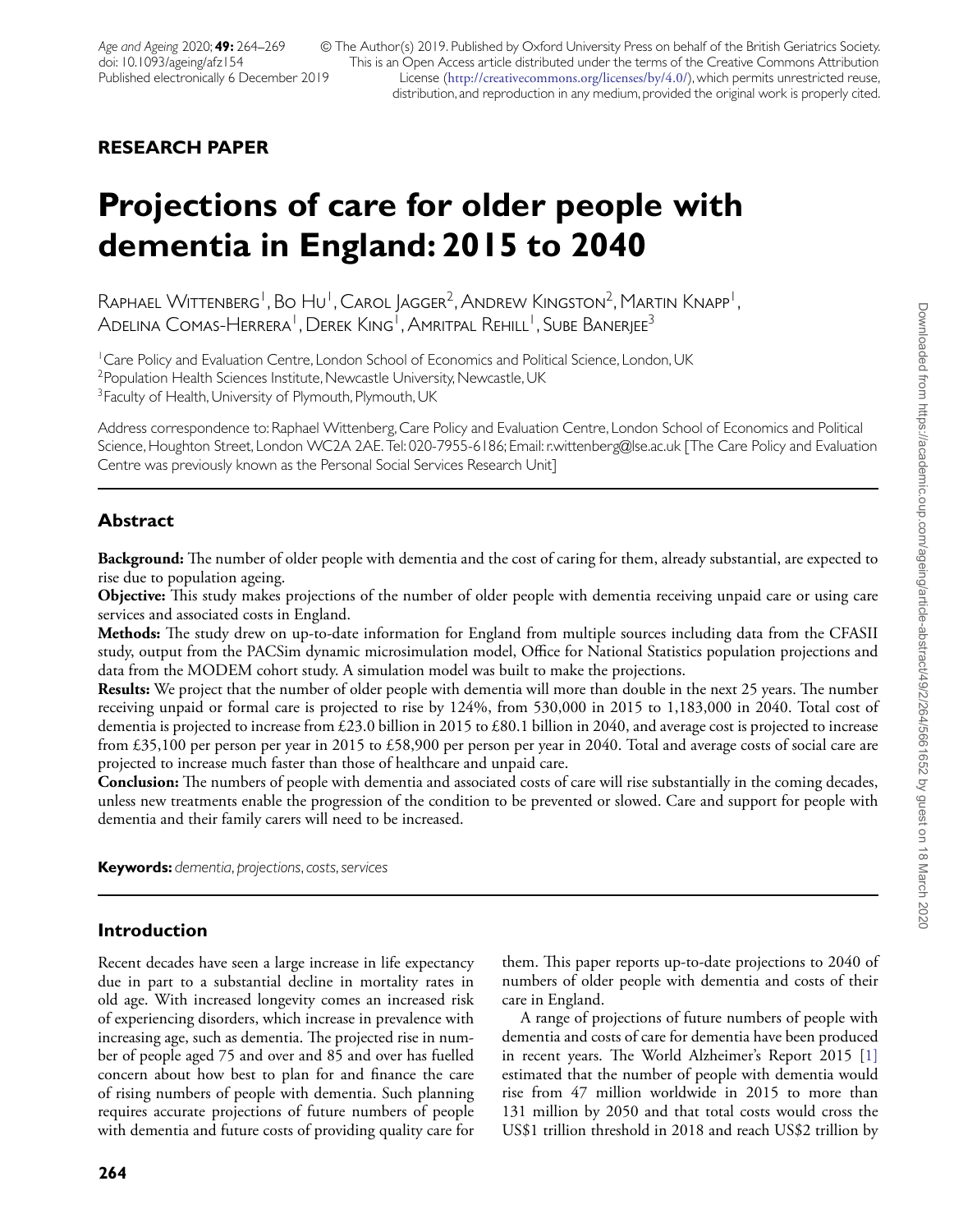2030. Brookmeyer *et al*. [\[2\]](#page-4-1) projected that the prevalence of Alzheimer's disease worldwide will quadruple to 101.5 million by 2050. Comas-Herrera *et al*. [\[3\]](#page-4-2) projected that expenditure on long-term care services for older people with cognitive impairment in England will rise from 0.60% of Gross Domestic Product (GDP) (£5.4 billion) in 2002 to 0.96% of GDP ( $\pounds16.7$  billion) in 2031, under a set of specified assumptions. The Dementia UK report [\[4\]](#page-5-0) estimated that the number of people with dementia in the UK would increase to over 1 million by 2025 and over 2 million by 2051 if age-specific prevalence remained stable.

The projections reported here are an advance on earlier projections in two main respects. First, they are based on detailed dynamic microsimulation modelling of future trends in risk factors and in cognitive function. Second, they are rooted in an analysis of the current costs of dementia care, which draws on detailed survey data on receipt of unpaid care and care services. They were produced as part of the MODEM (a comprehensive approach to MODelling outcome and costs impacts of interventions for DEMentia) study [\[5\].](#page-5-1)

The context is the English National Health Service (NHS) and Adult Social Care (ASC). The NHS covers the entire population and funded through general taxation and is almost entirely free at point of use. Receipt of ASC services, however, is subject to both an assessment of care needs and a means test of incomes and savings.

## **Data and methods**

These cost projections are based on our estimate of the costs of care for older people in England in 2015 [\[6\].](#page-5-2) We estimate that the total cost was £23 billion in 2015 comprising £3.6 billion health care costs, £9.8 billion social care costs, of which £3.9 billion are met by local authorities and £5.9 billion by service users, and £9.5 billion opportunity costs of unpaid care by family and friends. The basis for this estimate and underlying data and methods are set out in our earlier paper [\[6\].](#page-5-2)

The projections of future numbers of older people with dementia are based on Office for National Statistics (ONS) 2014-based principal population projections [\[7\]](#page-5-3) and output of the the Population Ageing and Care Simulation (PACSim) dynamic microsimulation model [\[8\],](#page-5-4) which simulates the characteristics (socio-demographic factors, health behaviours, chronic diseases and geriatric conditions) of individuals over the period of 2014–2040. Fuller details of PACSim and its validation are provided in the Appendix. PACSim produces projections of the prevalence of cognitive impairment by severity and level of need for care, separately by age group, gender and years of education.

The proportions of people with dementia receiving unpaid care and care services are estimated from our analyses of Cognitive Function and Ageing Study (CFASII) data and NHS Digital data. Data on the weekly costs of care are derived from our analyses of the MODEM cohort data

[\[6\].](#page-5-2) Information on the CFASII and MODEM studies are provided in the Appendix.

Our projections model is a cell-based model in Excel with three parts. The first divides the older population by age (five age bands) and gender into subgroups (cells) by education (9 years or less, 10 or more years), household composition (three categories) and care setting (living in the community or a care home). To each of these cells is applied the proportion who have cognitive impairment projected by PACSim, to obtain an estimated number of older people with cognitive impairment. Data from CFASII on the proportion of people with cognitive impairment who have dementia is then applied to produce the estimated number with dementia by severity.

The second part produces projections of numbers of recipients of unpaid care and formal services. It divides the population into those receiving no care, unpaid care, formal community-based care, both unpaid and community-based care or residential care based on analysis of CFASII data. The proportions receiving care, by severity of dementia and other user characteristics, are held constant over time.

The third part produces projections of the opportunity costs of unpaid care, costs of health care and costs of social care (publicly or privately funded) for people with dementia. Data on weekly costs of care [\[6\]](#page-5-2) are applied to projected numbers of service users. The resultant expenditure projections are then adjusted for expected real rises in the unit costs of care, such as the cost of a week's residential care. Projected expenditure on social care is then divided between public expenditure by local authorities and private expenditure by service users using previous methods [\[9\].](#page-5-5)

The MODEM study to which this paper relates received ethics approval from the Social Care Research Ethics Committee in London.

## **Results**

Our key base case assumptions are that the number of older will rise in line with official projections, prevalence of cognitive impairment and dementia will vary in line with PACSim projections, patterns of care will be unchanged and government policy will be unchanged. Our full set of assumptions is set out in [Table 1.](#page-2-0)

#### **Numbers of older people with dementia**

The ONS 2014-based principal population projections project that the overall older population of England aged 65 and over will rise from 9.7 million in 2015 to 11.7 million in 2025 and 15.3 million in 2040, a rise of 58% over 25 years [\[7\].](#page-5-3) The population aged 85 and over is projected to rise much more rapidly, by 138% over 25 years [\(Table 2\)](#page-2-1).

The PACSim model projects that the prevalence rate of dementia in the older population will rise by almost onethird between 2015 and 2040 from 6.7% to 8.8%. We project that the numbers of older people with dementia will increase by 108%, from 650,000 in 2015 to 900,000 in 2025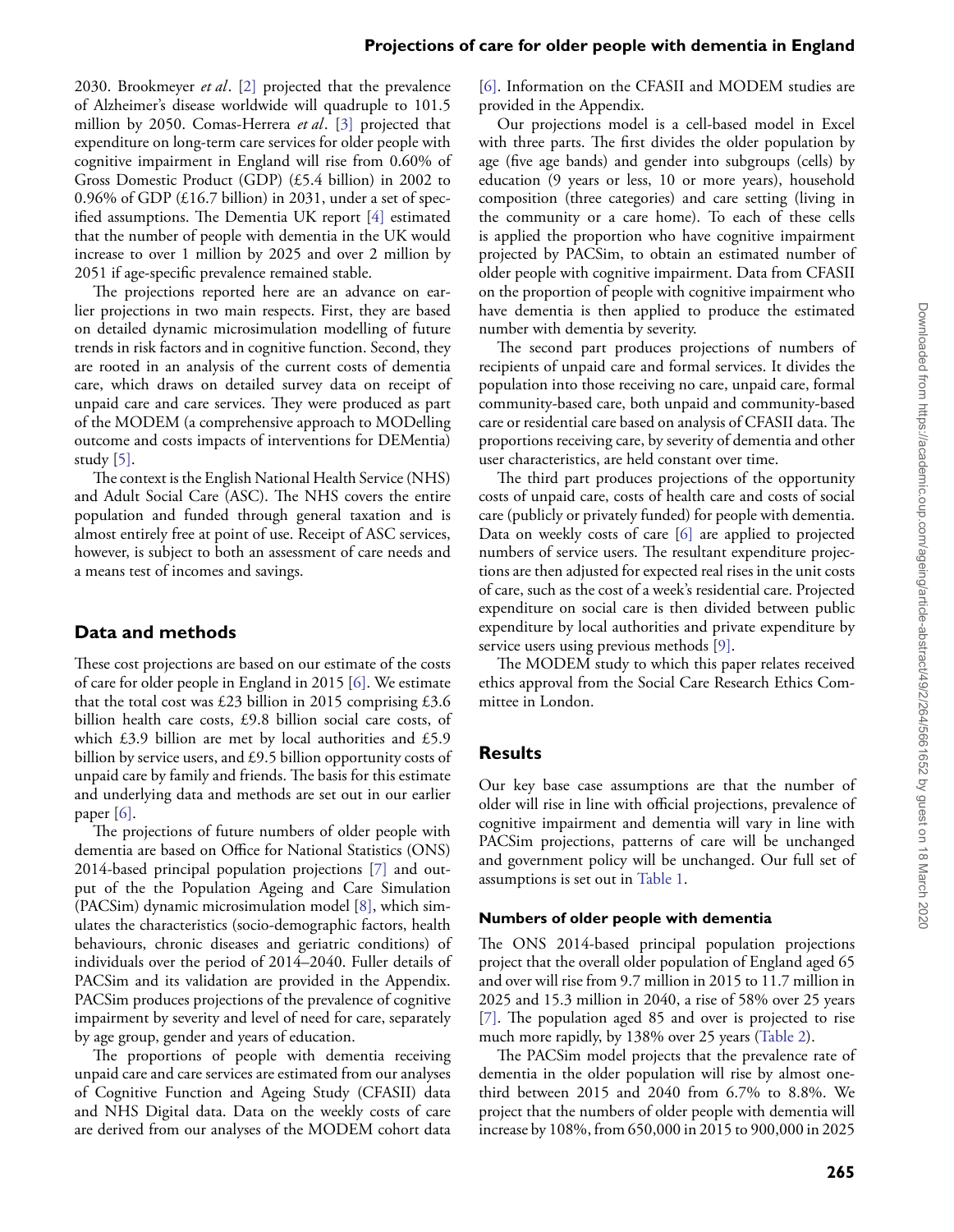## **R.Wittenberg** *et al.*

#### <span id="page-2-0"></span>**Table 1**. Base case assumptions

..................................................................................

• The number of people by age and gender changes in line with the ONS 2014-based principal population projections [\[10\]](#page-5-6)

• Marital status rates change in line with Government Actuary's Department (GAD) 2008-based marital status and cohabitation projections to 2035 and then remain constant [\[14\]](#page-5-7)

• There is a constant ratio of single people living alone to single people living with their children or with others

• The proportion of older people with 10 or more years of education rises in line with projections from the PACSIM model

Cognitive impairment/dementia

• Prevalence rates of cognitive impairment and of interval need for care by age, gender and education vary in line with projections from the PACSIM model [\[8\]](#page-5-4)

• The proportion of cognitively impaired older people who have dementia remains constant by age group and gender Care use

• The proportions of people with dementia receiving no care, unpaid care, formal community care services and residential care services remain constant for each sub-group by age, severity of dementia and other needs-related characteristics [\[6\]](#page-5-2)

• The proportion of older service users with dementia whose care is privately funded remains constant [\[9\]](#page-5-5)

Care costs

• The proportion of the costs of publicly funded care met by older service users through user charges remains constant

• Health and social care unit costs and the hourly opportunity cost of unpaid care rise in real terms in line with OBR [\[11\]](#page-5-8) assumptions for future trends in productivity, with an uplift for the years to 2020 to take account of the planned rises in the national living wage (except that non-labour non-capital costs remain constant in real terms)

• Real Gross Domestic Product rises in line with OBR projections (2018)

• The supply of formal care will adjust to match demand and demand will be no more constrained by supply in the future than in the base year

<span id="page-2-1"></span>**Table 2**. Projected number of older people with dementia receiving care and projected costs of dementia care in England, 2015–2040

|                                              | 2015      | 2040       | $2015 - 40(%)$ |
|----------------------------------------------|-----------|------------|----------------|
| Prevalence of dementia                       |           |            |                |
| Number of people aged 65+                    | 9,710,000 | 15,293,000 | 57%            |
| Number of people aged 85+                    | 1,297,000 | 3,083,000  | 138%           |
| Number of older people with                  | 651,000   | 1,351,000  | 108%           |
| dementia                                     |           |            |                |
| Prevalence of dementia                       | 6.7%      | 8.8%       | 32%            |
| Mild dementia                                | 110,000   | 167,000    | 52%            |
| Moderate dementia                            | 237,000   | 276,000    | 16%            |
| Severe dementia                              | 303,000   | 909,000    | 199%           |
| Care recipients with dementia                |           |            |                |
| No care                                      | 120,000   | 170,000    | 42%            |
| Unpaid care only                             | 193,000   | 348,000    | 81%            |
| Formal care only                             | 21,000    | 37,000     | 71%            |
| Both                                         | 65,000    | 131,000    | 100%           |
| Care home residents                          | 251,000   | 667,000    | 166%           |
| Total annualised costs $(E \text{ million})$ |           |            |                |
| Health care costs                            | 3,530     | 10,310     | 192%           |
| Social care costs                            | 9,780     | 39,170     | 300%           |
| Unpaid care                                  | 9,500     | 30,120     | 217%           |
| Other costs                                  | 151       | 528        | 249%           |
| Total                                        | 22,970    | 80,130     | 249%           |
| Average costs ( $E$ per person per year)     |           |            |                |
| Health care costs                            | 5,440     | 7,630      | 40%            |
| Social care costs                            | 15,060    | 28,970     | 92%            |
| Unpaid care                                  | 14,620    | 22,270     | 52%            |
| Other costs                                  | 233       | 390        | 68%            |
| Total                                        | 35,110    | 58,860     | 68%            |

Note: Numbers may not add exactly due to rounding.

and 1,350,000 in 2040 [\(Table 2\)](#page-2-1). If rates of dementia by age and gender were to remain constant, the prevalence rate would be 7.2% in 2040 (rather than 8.8%) and the projected number of older people with dementia would be 1,100,000 in 2040, an increase of 70% between 2015 and 2040.

#### **Numbers of service users**

The number of older people with dementia receiving no care, neither unpaid care nor formal services, is estimated to be around 120,000 in 2015 [\(Table 2\)](#page-2-1). It is projected to rise to 125,000 in 2025 and 170,000 in 2040, an increase of 42%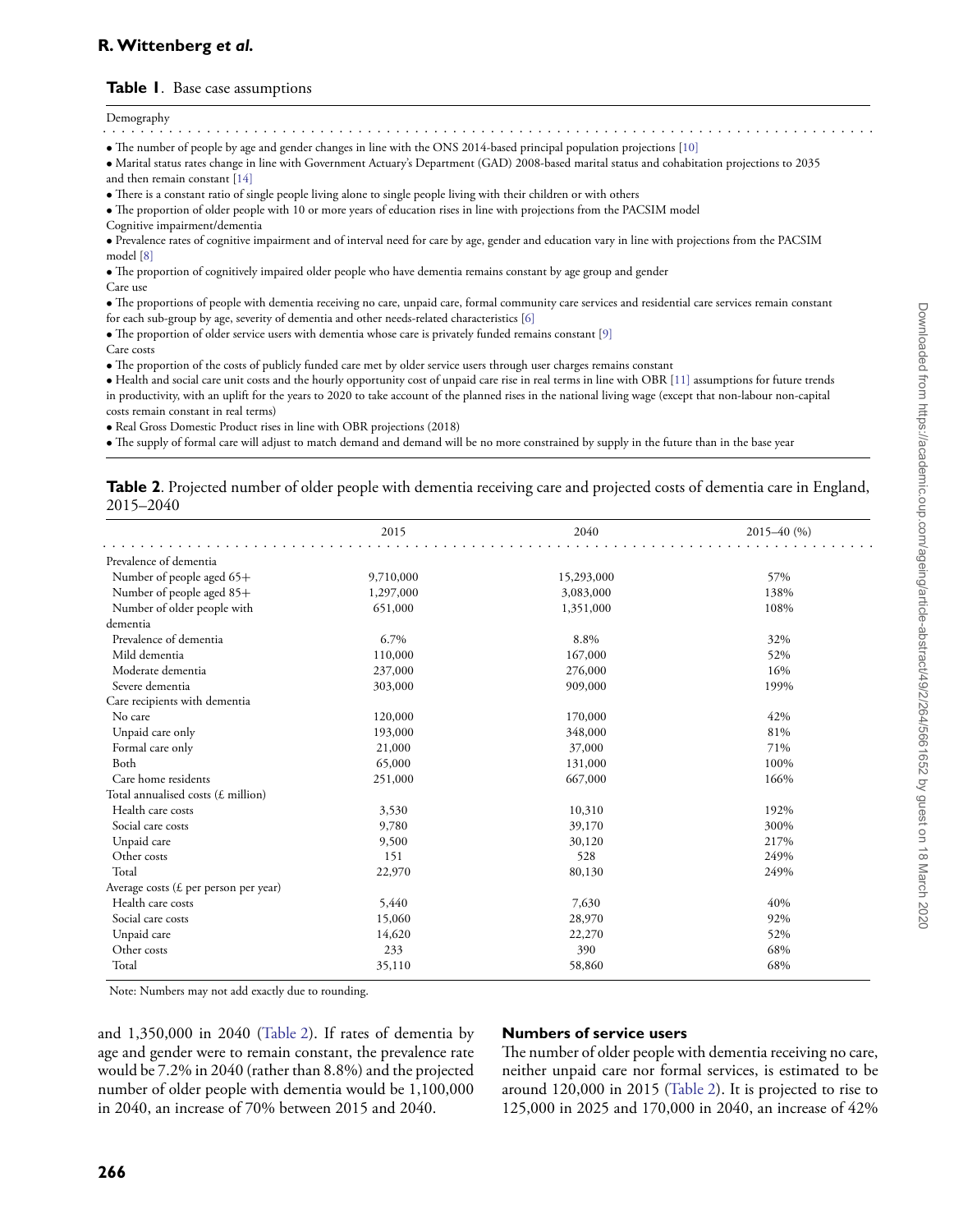over 25 years. This is on the assumption of unchanged eligibility criteria for publicly funded care and unchanged probability of receiving unpaid care or purchasing care privately. The proportion of older people with dementia receiving no care is projected to fall from 18.4% in 2015 to 13.9% in 2040. This is because of the particularly large increase in the numbers with severe dementia: almost all those receiving no care have mild or moderate dementia.

We project the number of older people with dementia receiving unpaid care from family and friends to rise from 260,000 in 2015 to 331,000 in 2025 and 479,000 in 2040, an increase of 86% over the 25-year period [\(Table 2\)](#page-2-1). The proportion of older people living in the community who receive unpaid care would remain broadly constant at twothirds. In practice, the supply of unpaid care might not rise in line with demand [\[10\],](#page-5-6) in which case the pressure on formal care services would be even greater.

We project the number of older people with dementia receiving community-based social services to rise from 86,000 in 2015 to 115,000 in 2025 and almost 168,000 in 2040, an increase of 95% over the 25-year period. These numbers imply 22% of older people with dementia living in the community receiving community-based services in 2015 rising to 27% in 2040, of whom around three-quarters receive unpaid care as well as formal care services.

Currently, around 251,000 older people with dementia live in care homes or hospitals, of whom 80% of them have severe dementia. We project the number in care homes to rise to 417,000 in 2025 and 667,000 in 2040, an increase of 166% over the 25-year period. The proportion of the older population with dementia living in care homes is projected to rise from 39% in 2015 to 49% in 2040, because of the projected rise in the numbers with severe dementia.

#### **Expenditure on care**

We project overall expenditure on care for older people with dementia to rise by 249% from around £23.0 billion in 2015 to £39.4 billion in 2025 and £80.1 billion in 2040 at constant 2015 prices [\(Table 2,](#page-2-1) [Figure 1\)](#page-4-3). When disaggregated, the total cost for healthcare is estimated to increase by 192% (from £3.5 billion in 2015 to £10.3 billion in 2040), social care by 300% (from £9.8 billion to £39.2 billion made up of £14.8 billion public and £24.4 billion private expenditure), and unpaid care by 217% (from £9.5 billion to £30.1 billion). Total costs for health care and social care for dementia are estimated to increase from 0.8% to 1.9% of GDP between 2015 and 2040. Unpaid care is not included in this estimate since it is not part of GDP.

If the prevalence rates of dementia remain constant (by age and gender) rather than vary in line with PACSim findings, projected expenditure would be £60.3 billion instead of  $£80.1$  billion in 2040 [\(Figure 1\)](#page-4-3).

These analyses assume that the unit costs of care, such as the cost of an hour's home care, will rise from 2020 in line with Office for Budget Responsibility (OBR) assumptions for rises in average earnings [\[11\]](#page-5-8) (somewhat faster to 2020 to account for the planned increase in the National Living Wage to 2020). There is scope for debate about whether wages in the care sector will rise in line with average earnings. If the real unit costs of care rose by 0.5% point per year faster than under the base case, expenditure is projected to be nearly 13% higher in 2040 than under the base case (£90.4 billion compared with £80.1 billion) [\(Figure 1\)](#page-4-3).

We project that the average annual cost per person living with dementia will increase by 68%, from £35,110 in 2015 to £58,860 in 2040 (at 2015 prices), driven not only by the assumed real rise in the unit costs of care but also by an increase in the proportion of people with more severe dementia. The average annual cost per person with dementia in 2040 is projected to be £7630 for health care, £28,970 for social care and £22,270 for unpaid care [\(Table 2\)](#page-2-1).

## **Discussion**

Our analyses project that the number of older people with dementia will more than double (108% increase) over the next 25 years and that overall expenditure on care for older people with dementia will more than treble (249% increase) at constant prices over the same period. An especially sharp rise, almost doubling, is estimated in the number of older people with severe dementia. As a result, the number living in care homes is projected to rise by 166% over the 25-year period, which in turn leads to a much faster increase in social care costs (92%) than in health care (40%) and unpaid care costs (52%) by 2040.

Our projections are an advance on those made in earlier studies. Instead of relying upon a priori assumptions about future trends in prevalence of dementia, our projections are based on detailed dynamic microsimulation of trends in cognitive function and draw on the most recent analyses of data from CFASII and the MODEM cohort. This is in line with a recommendation by Norton *et al*. [\[12\]](#page-5-9) who called for increased investment in microsimulation to produce projections of future numbers of people with dementia. Our projections consider different levels of severity of dementia and are based on detailed analyses of the relationship between severity of dementia and receipt of unpaid care and care services [\[6\].](#page-5-2)

Comparisons between our projections and those of previous studies need to be treated with some caution in view of differences in time periods, countries and health condition (Alzheimer's disease, all dementias or cognitive impairment). Subject to this caveat, our projected increase in numbers of older people with dementia is broadly consistent with the World Alzheimer's Report [\[1\]](#page-4-0) and the Dementia UK report [\[4\].](#page-5-0) Our projected increase in expenditure is consistent with [\[5\]](#page-5-1) but considerably greater than the World Alzheimer's Report [\[1\].](#page-4-0)

These findings need to be treated with some caution. They are not forecasts of the future, but projections based on a set of assumptions about future demographic, epidemiological and socio-economic trends. There is inevitable uncertainty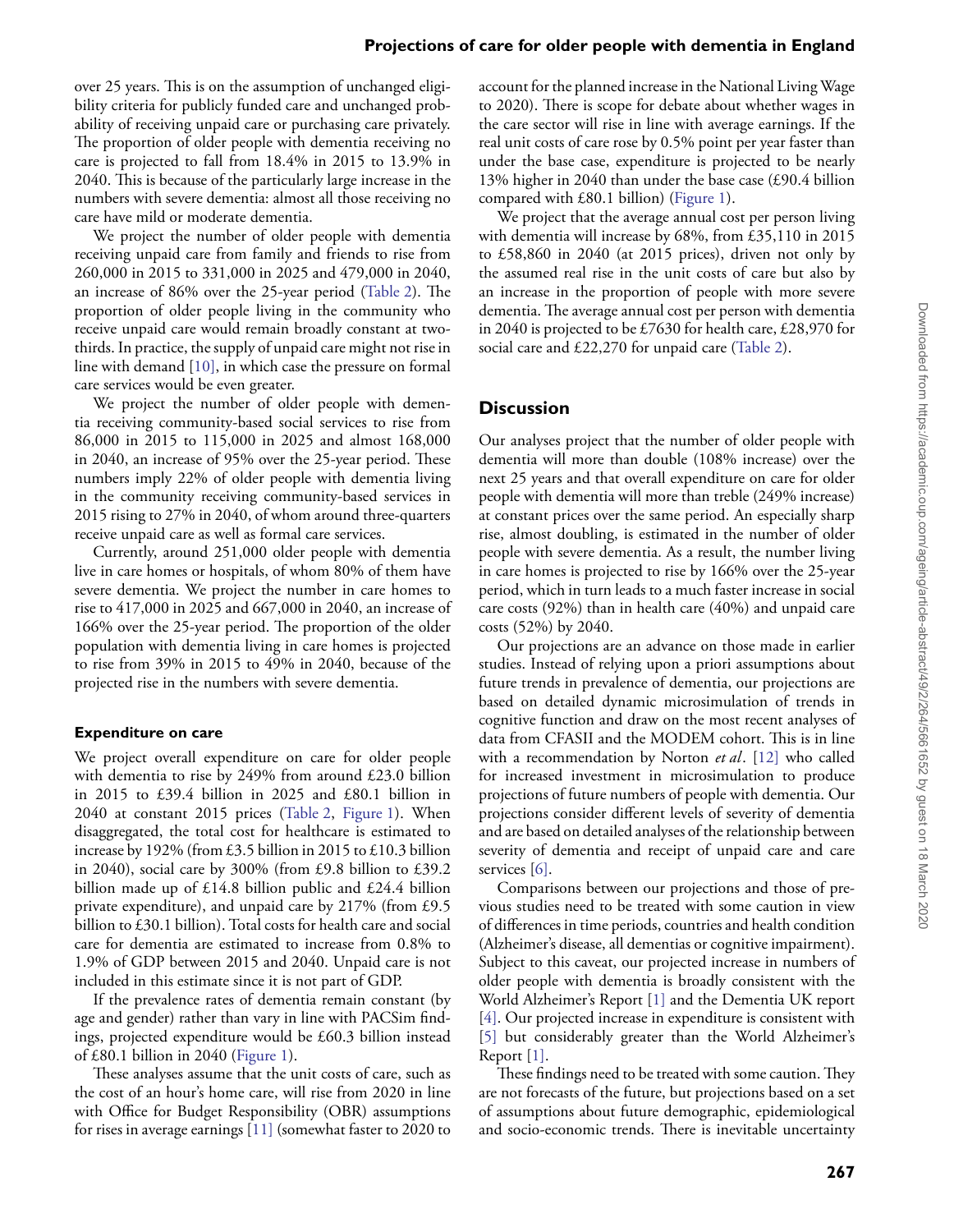

<span id="page-4-3"></span>**Figure 1**. Projected health care, social care and unpaid care costs for older people with dementia: sensitivity analysis (£billion, at 2015 prices).

about these trends. They are also based on current patterns of care and funding arrangements and do not assume any change in policy and practice. Moreover, no allowance has been made for changes in public expectations about the quality, range or level of care. In practice, public expectations and policies are likely to change.

Our projections assume that the supply of care will rise in line with projected demand. It is uncertain whether the supply of unpaid care will rise in line with demand, especially in view of higher rates of childlessness among future cohorts of older people. It is also uncertain whether increases in the unit costs of formal care broadly in line with rises in average earnings will be sufficient to ensure that the number of care staff rises in line with demand.

Despite these caveats, the overall message is clear that the costs of care for people with dementia, to health and social care budgets and to people with dementia themselves and their families, can be expected to rise rapidly in real terms over the next 25 years. This highlights the importance of measures to prevent or slow the progression of dementia including research to develop disease modifying treatments. It is also vital that we invest in research to develop clinically and cost-effective interventions to support people with dementia and their carers so that they can live well in their own homes and as independently as possible [\[13\].](#page-5-10) Action is needed now to gear up health and social care systems to cope with the future challenges.

**Supplementary data** [Supplementary data](https://academic.oup.com/ageing/article-lookup/doi/10.1093/ageing/afz154#supplementary-data) mentioned in the text are available to subscribers in *Age and Ageing* online.

**Acknowledgements:** The full MODEM project team is Bayo Adelaja, Mauricio Avendano, Sally-Marie Bamford,

Sube Banerjee, Sharne Berwald, Ann Bowling, Clare Burgon, Elizabeth Bustard, Adelina Comas-Herrera, Margaret Dangoor, Josie Dixon, Nicolas Farina, Yvonne Feeney, Laura Gallaher, Sally Greengross, Emily Grundy, Ruth Habibi, Bo Hu, Carol Jagger, Martin Knapp, Derek King, Andrew Kingston, Daniel Lombard, Klara Lorenz, David McDaid, A-La Park, Jitka Pikhartova, Amritpal Rehill and Raphael Wittenberg. The authors thank the members of the Advisory Group and Reference Group for the MODEM study for their valuable advice throughout the study.

## **Declaration of Conflicts of Interest:** None.

**Funding:** This work was supported by the UK Economic and Social Research Council (ESRC) and the National Institute for Health Research (NIHR) (grant number ES/L001896/1). Beyond approval for our original proposal, neither funding body had any influence over study design, collection, analysis or interpretation of data or preparation of this paper.

# **References**

- <span id="page-4-0"></span>**1.** Prince M, Wimo A, Guerchet M *et al.* World Alzheimer Report 2015—The Global Impact of Dementia: An analysis of prevalence, incidence, cost and trends. 2015. London, UK: Alzheimer's Disease International (ADI), 2015.
- <span id="page-4-1"></span>**2.** Brookmeyer R, Johnson E, Ziegler-Graham K, Arrighi HM. Forecasting the global burden of Alzheimer's disease. Alzheimers Dement 2007; 3: 186–91.
- <span id="page-4-2"></span>**3.** Comas-Herrera A, Wittenberg R, Pickard L, Knapp M, MRC-CFAS. Cognitive impairment in older people: future demand for long-term care services and the associated costs. Int J Geriatr Psychiatry 2007; 22: 1037–45. doi: [https://doi.org/10.1002/gps.1830.](https://doi.org/https://doi.org/10.1002/gps.1830)